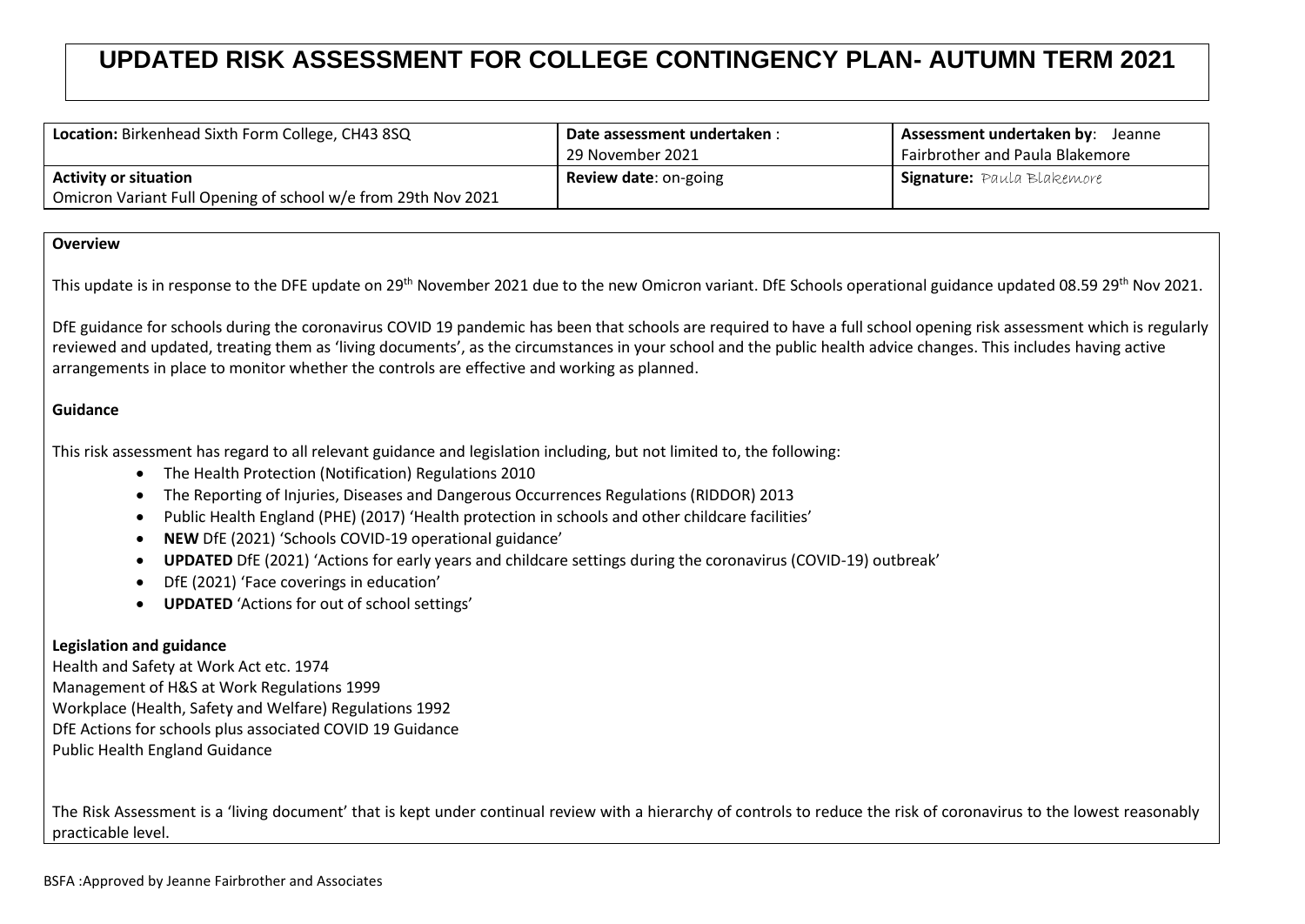| <b>Area of Control</b>          | <b>Control measures</b>                                                                             | <b>Further actions?</b> | Implemented by |
|---------------------------------|-----------------------------------------------------------------------------------------------------|-------------------------|----------------|
|                                 |                                                                                                     | <b>Altered</b>          | (initials)     |
|                                 |                                                                                                     | measures?               |                |
| Assessment of the risks of      | The College has assessed the reasonably foreseeable risks of transmission of COVID 19.<br>$\bullet$ |                         | <b>SMT</b>     |
| <b>COVID 19 (including</b>      | The risk assessment is regularly reviewed as circumstances in College and the public                |                         |                |
| <b>Omicron) transmission in</b> | health advice changes.                                                                              |                         |                |
| College.                        | The College monitors whether the controls in place are effective.                                   |                         |                |
|                                 |                                                                                                     |                         |                |
| <b>Ensuring adequate</b>        | The College has a Coronavirus (COVID-19) Contingency Plan risk assessment if                        |                         | <b>SMT</b>     |
| outbreak                        | restrictions need to be implemented due to COVID 19 variants outbreak.                              |                         |                |
| management/contingency          | Remote education plans are in place for students who are self-isolating or shielding.<br>$\bullet$  |                         |                |
| plans to allow for stepping     | The College will call the DfE helpline on 0800 046 8687 selecting option 1 for advice on            |                         |                |
| measures up and down.           | the action to take in response to a positive case who will escalate the issue to the local          |                         |                |
|                                 | health protection team where necessary and advise if any additional action is required,             |                         |                |
|                                 | such as implementing elements of the outbreak management plan.                                      |                         |                |
|                                 | The College will follow measures recommended by the Local Authority, Director of                    |                         |                |
|                                 | Public Health and local protection teams (HPTs) as part of the outbreak management                  |                         |                |
|                                 | responsibilities: Wirral LA Covid helpline 0151 666 3600 Email:<br>covidschoolsupport@wirral.gov.uk |                         |                |
|                                 |                                                                                                     |                         |                |
| Communication                   | Public Health and the Local Authority will be informed of any outbreaks via NHS T&T.<br>$\bullet$   |                         | <b>SMT</b>     |
|                                 | The College follows latest DfE, PHE & Gov.uk, Merseyside & Cheshire PH Team and LA<br>$\bullet$     |                         |                |
|                                 | guidance                                                                                            |                         |                |
|                                 | Latest version of this Risk Assessment is published on the College website & shared                 |                         |                |
|                                 | with unions, LA & governors.                                                                        |                         |                |
|                                 | Clear communication is sent to parents and students with a link on the College website<br>$\bullet$ |                         |                |
|                                 | covering all aspects of how the College functions.                                                  |                         |                |
|                                 | Regular staff briefings held to cover any changes to arrangements.<br>$\bullet$                     |                         |                |
|                                 | The College has shared with all staff the measures in place and involved staff & the                |                         |                |
|                                 | governing body in that process.                                                                     |                         |                |
|                                 | A record is kept of all visitors and contractors that come to the College site.<br>$\bullet$        |                         |                |
| <b>Face coverings</b>           | All students, staff and adult visitors should wear a face covering when moving around               |                         | All staff      |
|                                 | the College site, outside of classrooms, such as in corridors and communal areas.                   |                         |                |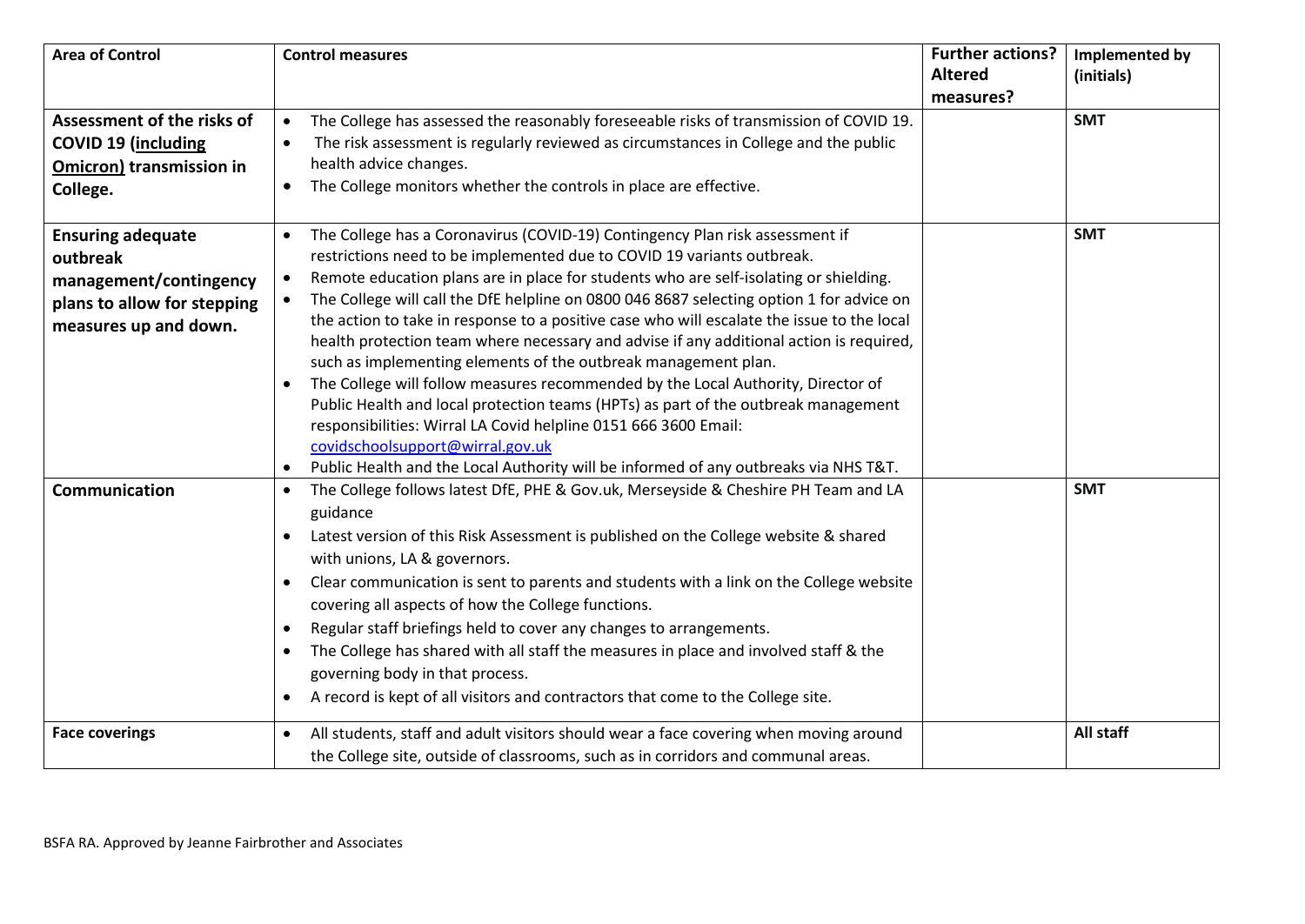|                                    | Face visors or shields are not worn as an equivalent alternative to face coverings;                |                       |
|------------------------------------|----------------------------------------------------------------------------------------------------|-----------------------|
|                                    | however, they can be worn by those exempt from wearing face coverings and should                   |                       |
|                                    | always be cleaned appropriately.                                                                   |                       |
|                                    | The College will not prevent individuals from entering or attending College if they are            |                       |
|                                    | not wearing a face covering, if exempt.                                                            |                       |
|                                    | The College has a supply of face coverings available                                               |                       |
|                                    | Clear instructions are provided on how to put on, remove, store, and dispose of face               |                       |
|                                    | coverings                                                                                          |                       |
| <b>PPE</b>                         | Most staff will not require PPE in response to COVID-19 beyond what they would<br>$\bullet$        | <b>First Aid Team</b> |
|                                    | normally need for their work.                                                                      |                       |
|                                    | Additional PPE for COVID-19 is only required in a very limited number of scenarios                 |                       |
|                                    | such as if a student becomes ill with COVID 19 symptoms and only if close contact is               |                       |
|                                    | necessary                                                                                          |                       |
|                                    | Staff are trained in correct use and disposal of PPE.                                              |                       |
| <b>Ensuring good hygiene &amp;</b> | Hand hygiene -                                                                                     | <b>SMT</b>            |
| cleaning standards in school       | The College will continue to ensure that staff & students maintain high standards of               | <b>Premises Team</b>  |
| to reduce risk of transmission     | hand hygiene.                                                                                      | <b>Cleaning Team</b>  |
|                                    | Suitable facilities are provided for individuals to wash/sanitise their hands regularly            | All teaching staff    |
|                                    | Students are supervised, where appropriate, to use hand sanitizer safely.                          |                       |
|                                    | All staff and students are required to sanitize their hands on entry and exit from every           |                       |
|                                    | classroom.                                                                                         |                       |
|                                    | <b>Respiratory hygiene</b>                                                                         |                       |
|                                    | The College emphasises the 'catch it, bin it, kill it' approach with bins & tissues                |                       |
|                                    | available.                                                                                         |                       |
|                                    | <b>Cleaning</b>                                                                                    |                       |
|                                    | The College maintains appropriate cleaning regimes, using standard products such as                |                       |
|                                    | detergents with a focus on frequently touched areas.                                               |                       |
|                                    | Appropriate cleaning schedules are in place and include regular cleaning of areas and<br>$\bullet$ |                       |
|                                    | equipment.                                                                                         |                       |
|                                    | An additional day cleaner is employed to ensure constant cleaning of busy areas                    |                       |
|                                    | including 8SQ and the Conservatory.                                                                |                       |
|                                    | All staff and students are required to wipe down any surfaces touched whilst in a                  |                       |
|                                    | classroom or in the Hub or in the LAB.                                                             |                       |
|                                    |                                                                                                    |                       |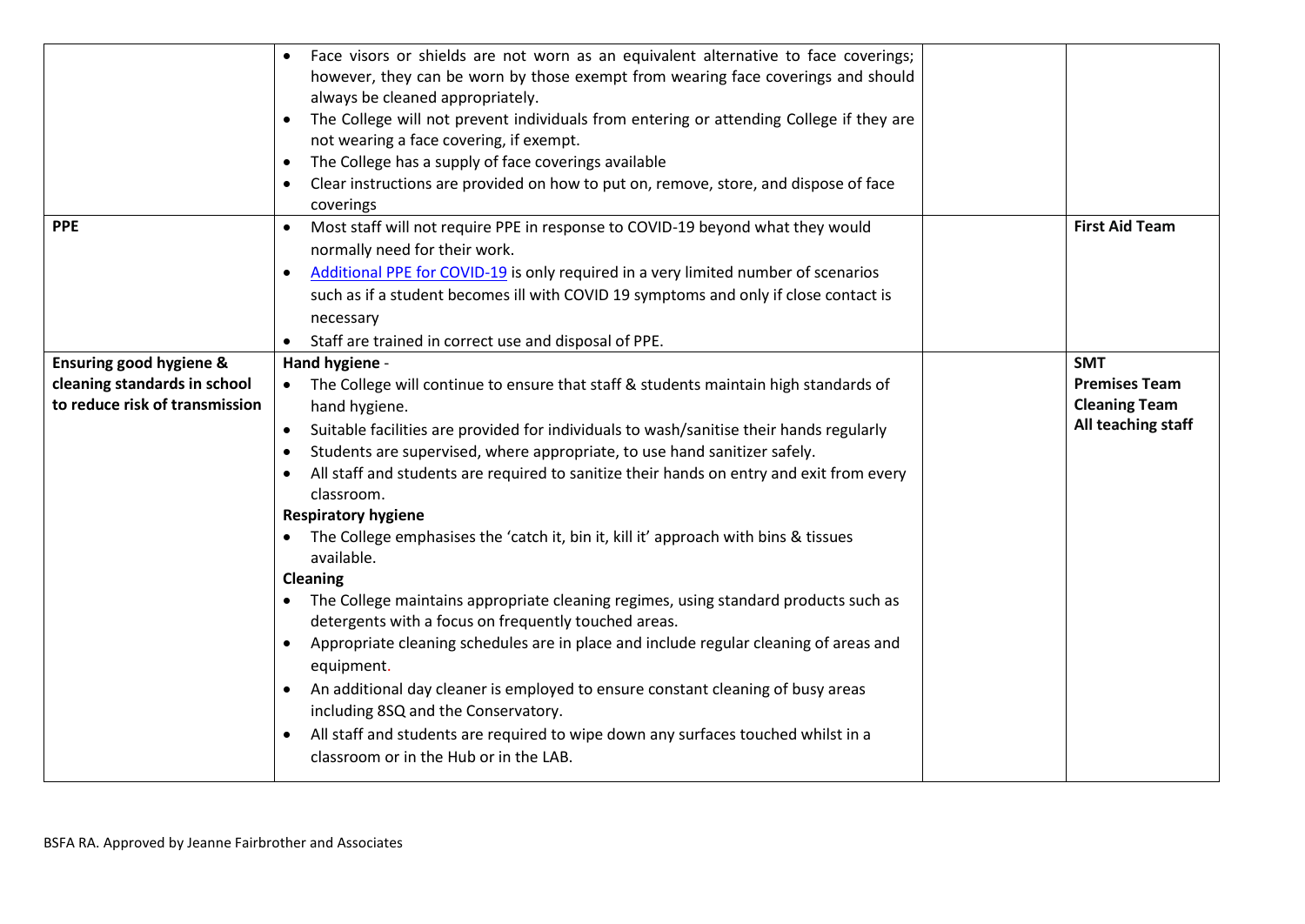| <b>Social distancing</b>    | The College has planned and risk assessed carefully following the latest DfE/PHE                     | <b>SMT</b>           |
|-----------------------------|------------------------------------------------------------------------------------------------------|----------------------|
|                             | guidance                                                                                             | <b>Premises Team</b> |
|                             | The College will consult Local Authority COVID helpline for specific advice if required<br>$\bullet$ |                      |
|                             | Assemblies are infrequent and if they take place, will do so in the Sports Hall or the               |                      |
|                             | Drama Studio which are well ventilated.                                                              |                      |
|                             | Whole staff meetings are infrequent and if they take place, will do so the Sports Hall or            |                      |
|                             | the Drama Studio which are well ventilated. Where appropriate, Principal's and other                 |                      |
|                             | Briefings will take place virtually.                                                                 |                      |
|                             | Staffrooms are well-ventilated. Staff will wear face-masks moving around College.<br>$\bullet$       |                      |
|                             | Meetings, including with governors, parents, will take place in either well ventilated               |                      |
|                             | meeting rooms or virtually via Teams or Zoom.                                                        |                      |
|                             | Teaching will take place in well-ventilated classrooms with windows open.                            |                      |
| <b>Events in school</b>     | The College will plan and completed a separate risk assessment for any events held in<br>$\bullet$   | <b>SMT</b>           |
|                             | College and will carefully following the latest DfE/PHE guidance                                     |                      |
|                             | The College will consult Local Authority COVID helpline for specific advice if required              |                      |
|                             | on holding events                                                                                    |                      |
|                             | Parents evenings have been risk assessed and are held virtually on Teams.<br>$\bullet$               |                      |
|                             | Interview evenings will take place in the Sports Hall which is well ventilated.                      |                      |
| Ventilation - ensuring all  | When College is in operation, it is well ventilated with comfortable teaching<br>$\bullet$           | <b>SMT/All staff</b> |
| occupied spaces are well    | environments.                                                                                        |                      |
| ventilated.                 | Poorly ventilated spaces have been identified and include the C corridor meeting                     | <b>Premises Team</b> |
|                             | rooms used for the Academic Skills Programme. Air purifiers have been purchased for                  |                      |
|                             | use in that area.                                                                                    |                      |
|                             | The College will source competent ventilation engineers if necessary to help assess the<br>$\bullet$ |                      |
|                             | systems in place and how to utilise them correctly.                                                  |                      |
|                             | The College opens external windows, doors & internal doors (if they are not fire doors<br>$\bullet$  |                      |
|                             | and where safe to do so) to increase ventilation.                                                    |                      |
|                             | During colder weather, the need for increased ventilation while maintaining a<br>$\bullet$           |                      |
|                             | comfortable temperature is balanced with seating arranged away from draughts.                        |                      |
|                             | In cooler weather to reduce thermal discomfort caused by increased ventilation,                      |                      |
|                             | students can wear additional, suitable items of clothing including coats.                            |                      |
|                             | Purging or airing rooms as frequently as possible to improve ventilation usually when                |                      |
|                             | the room is unoccupied.                                                                              |                      |
| <b>NHS Test &amp; Trace</b> | Close contacts in schools are now identified by NHS Test and Trace and the College is                | <b>SMT</b>           |
|                             | not expected to undertake contact tracing                                                            |                      |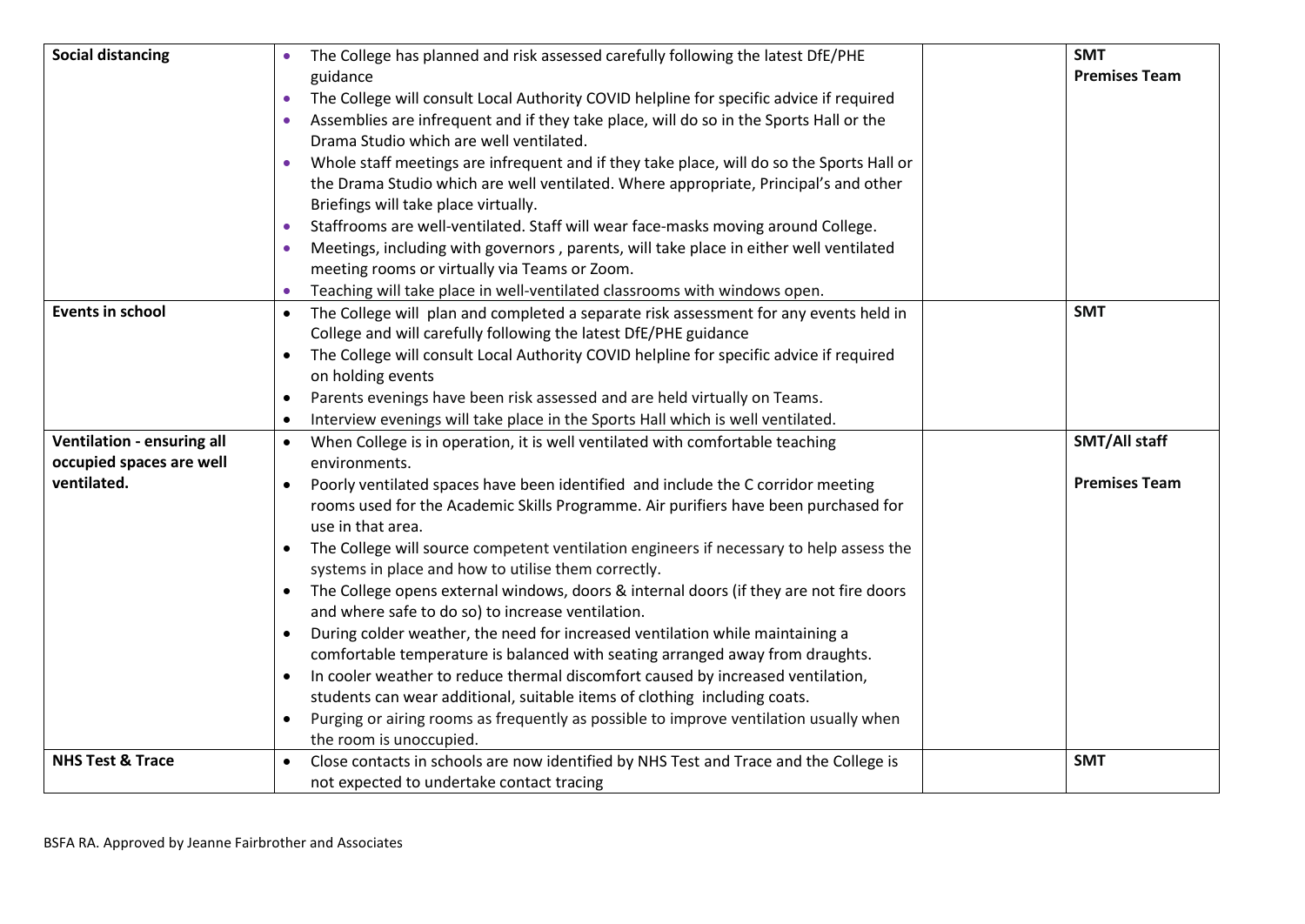| NHS Test and Trace will work with the positive case and/or their parent to identify<br>$\bullet$                                                                                      |  |
|---------------------------------------------------------------------------------------------------------------------------------------------------------------------------------------|--|
| close contacts.                                                                                                                                                                       |  |
| Contacts from the College will only be traced by NHS Test and Trace where the positive<br>$\bullet$                                                                                   |  |
| case and/or their parent specifically identifies the individual as being a close contact.                                                                                             |  |
| The College may be contacted in exceptional cases to help with identifying close<br>$\bullet$                                                                                         |  |
| contacts, as currently happens in managing other infectious diseases.                                                                                                                 |  |
| All individuals who have been identified as a close contact of a suspected or confirmed                                                                                               |  |
| case of the Omicron variant of COVID-19, irrespective of vaccination status and age,                                                                                                  |  |
| will be contacted directly and required to self-isolate immediately and asked to book a                                                                                               |  |
| PCR test.                                                                                                                                                                             |  |
| They will be informed by the local health protection team or NHS Test and Trace if they<br>$\bullet$                                                                                  |  |
| fall into this category and provided details about self-isolation.                                                                                                                    |  |
| The College may be advised by their local Incident Management Team (IMT)<br>$\bullet$                                                                                                 |  |
| investigating a suspected or confirmed case of the Omicron variant of COVID-19.                                                                                                       |  |
| For everyone else, isolation rules are unchanged. Individuals are not required to self-                                                                                               |  |
| isolate if they live in the same household as someone with COVID-19 who is not a                                                                                                      |  |
| suspected or confirmed case of the Omicron variant, or are a close contact of someone                                                                                                 |  |
| with COVID-19 who is not a suspected or confirmed case of the Omicron variant, and                                                                                                    |  |
| any of the following apply:                                                                                                                                                           |  |
| • they are fully vaccinated                                                                                                                                                           |  |
| • they are below the age of 18 years and 6 months                                                                                                                                     |  |
| • they have taken part in or are currently part of an approved COVID-19 vaccine                                                                                                       |  |
| trial                                                                                                                                                                                 |  |
| • they are not able to get vaccinated for medical reasons                                                                                                                             |  |
| Instead, they will be contacted by NHS Test and Trace, informed they have been in<br>$\bullet$                                                                                        |  |
| close contact with a positive case and advised to take a PCR test.                                                                                                                    |  |
| The College will encourage all individuals to take a PCR test if advised to do so.<br>$\bullet$                                                                                       |  |
| Staff who do not need to isolate, and children and young people aged under 18 years 6<br>$\bullet$<br>months who usually attend school and have been identified as a close contact of |  |
|                                                                                                                                                                                       |  |
| someone with COVID-19 who is not a suspected or confirmed case of the Omicron<br>variant, should continue to attend school as normal.                                                 |  |
| 18-year-olds will be treated in the same way as children until 6 months after their<br>$\bullet$                                                                                      |  |
| 18th birthday.                                                                                                                                                                        |  |
|                                                                                                                                                                                       |  |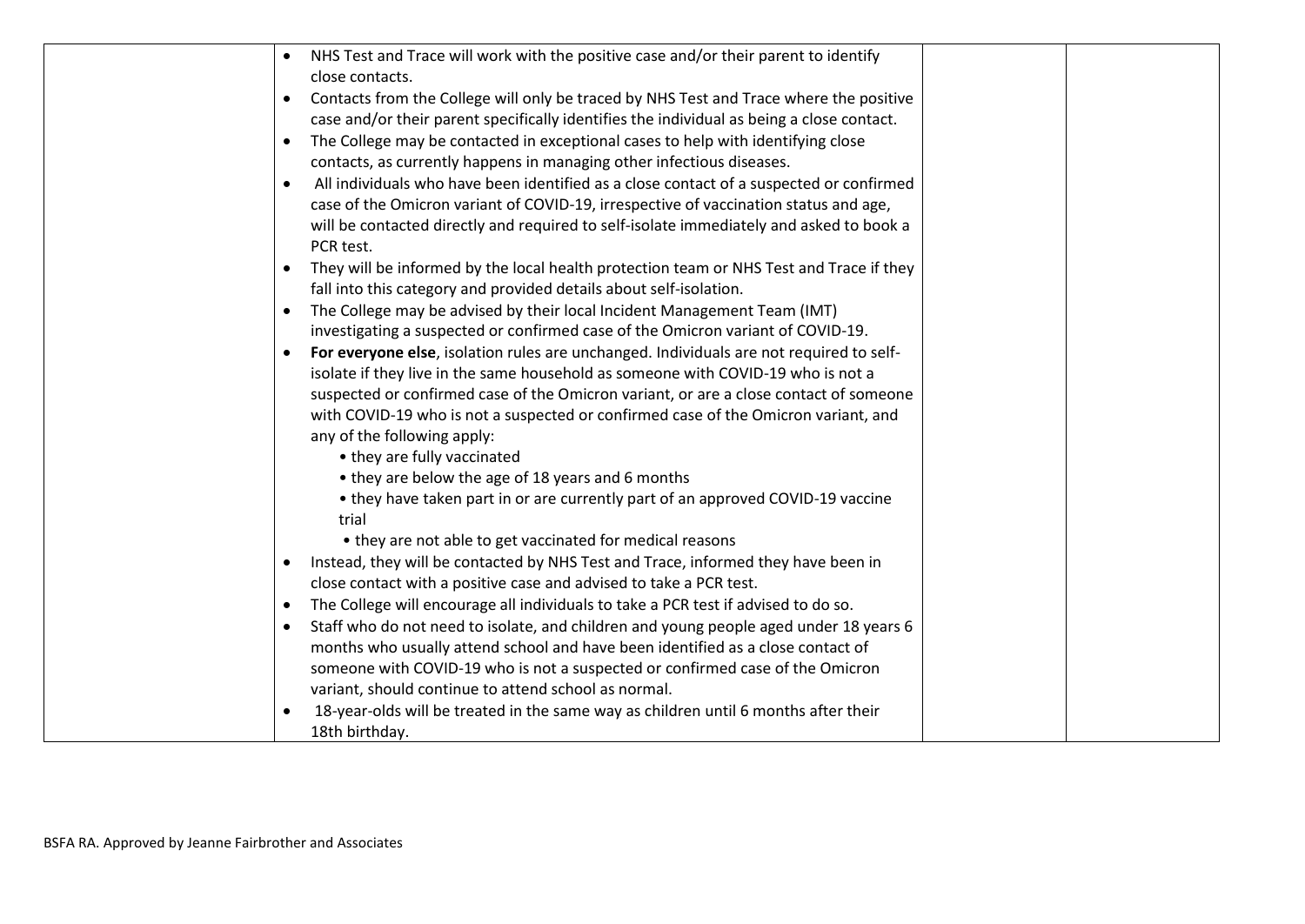| <b>Asymptomatic testing</b>                                                                  | The College will continue to work with the local director of Public Health & local HP<br>Teams if there is a substantial increase in the number of positive cases in a setting or in<br>the case of a local outbreak and if the area becomes an Enhanced Support Area.<br>Anyone in the College who displays symptoms is encouraged to get a PCR test.<br><b>LF Testing</b><br>The College makes it clear that testing is voluntary and it is positively encouraged.<br>$\bullet$<br>Staff are encouraged to test twice weekly at home<br>$\bullet$<br>Testing kits are stored securely in College at the correct temperature.<br>$\bullet$<br>A test kit log is in use and data held is stored in line with the College's Data Protection<br>Policy.<br><b>Confirmatory PCR tests</b> | <b>SMT</b> |
|----------------------------------------------------------------------------------------------|----------------------------------------------------------------------------------------------------------------------------------------------------------------------------------------------------------------------------------------------------------------------------------------------------------------------------------------------------------------------------------------------------------------------------------------------------------------------------------------------------------------------------------------------------------------------------------------------------------------------------------------------------------------------------------------------------------------------------------------------------------------------------------------|------------|
|                                                                                              | Staff and students with a positive LFD test result should self-isolate in line with the stay<br>at home guidance for households with possible or confirmed coronavirus (COVID-19)<br>infection.<br>They will also need to get a free PCR test to check if they have COVID-19 & self-isolate<br>$\bullet$<br>until they get the result.<br>If the PCR test is taken within 2 days of the positive lateral flow test, and is negative, it<br>$\bullet$<br>overrides the self-test LFD test and the individual can return to College if they do not<br>have COVID-19 symptoms                                                                                                                                                                                                             |            |
| <b>Ensuring public health advice</b><br>followed on managing<br>confirmed cases of COVID-19. | Parents are informed via communications from the Principal and the College website<br>of how the College responds to confirmed cases of coronavirus<br>The College follows local public health advice and SMT contacts the DFE Helpline/local<br>$\bullet$<br>HP Team advice line, where necessary, in the event that whichever of these thresholds<br>is reached first:<br>o 5 students or staff, who are likely to have mixed closely, test positive for<br>COVID-19 within a 10-day period<br>10% of students or staff who are likely to have mixed closely test positive for<br>$\circ$<br>COVID-19 within a 10-day period                                                                                                                                                         | <b>SMT</b> |
| Contact with potential or<br>confirmed coronavirus cases<br>in College                       | If anyone in the College develops coronavirus symptoms while at College, this is<br>managed in line with local and national guidance. They are:<br>o sent home and advised to arrange a PCR test as soon as possible.<br>advised to follow the guidance for households with possible or confirmed<br>$\circ$<br>coronavirus infection.                                                                                                                                                                                                                                                                                                                                                                                                                                                 | <b>SMT</b> |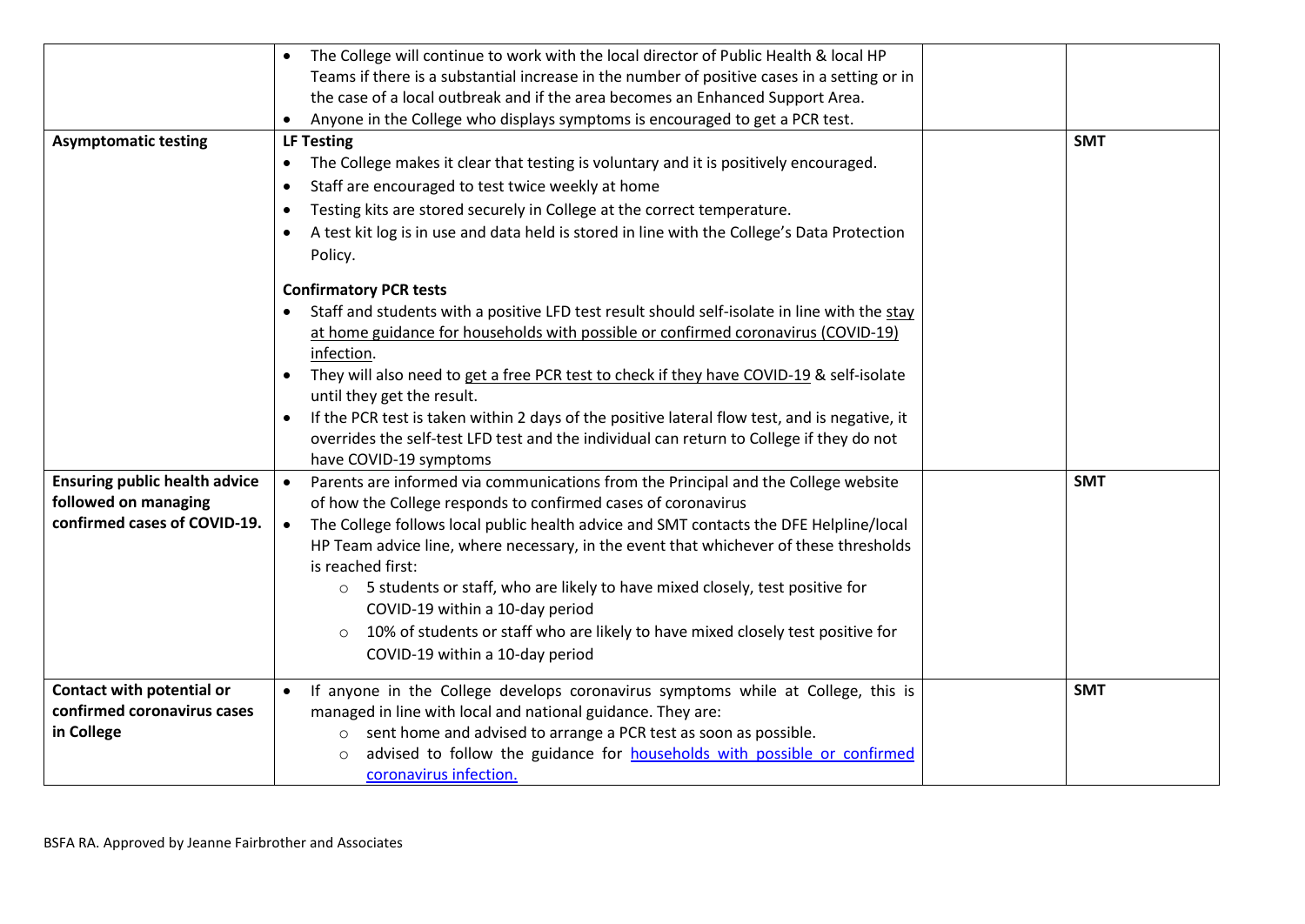|                                   | If a student is awaiting collection, they will be left in a well-ventilated room on their<br>own if possible and, if safe to do so.<br>Appropriate PPE will used if close contact is necessary.<br>Anyone with symptoms is advised not to use public transport and, wherever possible,<br>$\bullet$<br>be collected by a member of their family or household.<br>Any rooms used are cleaned thoroughly after they have left.<br>Anyone who comes into contact with a symptomatic individual washes their hands<br>thoroughly for 20 seconds with soap and warm running water or hand sanitiser.<br>Staff members or students who have been in close contact with someone with<br>symptoms do not need to self-isolate unless they develop symptoms.<br>The College can take the decision if a parent or carer insists on a student attending,<br>$\bullet$                                                                                                                                                                        |                                                  |
|-----------------------------------|-----------------------------------------------------------------------------------------------------------------------------------------------------------------------------------------------------------------------------------------------------------------------------------------------------------------------------------------------------------------------------------------------------------------------------------------------------------------------------------------------------------------------------------------------------------------------------------------------------------------------------------------------------------------------------------------------------------------------------------------------------------------------------------------------------------------------------------------------------------------------------------------------------------------------------------------------------------------------------------------------------------------------------------|--------------------------------------------------|
|                                   | to refuse the student, if in its reasonable judgement, the student poses a risk of<br>infection to the College community.                                                                                                                                                                                                                                                                                                                                                                                                                                                                                                                                                                                                                                                                                                                                                                                                                                                                                                         |                                                  |
| <b>Pregnant staff</b>             | An individual risk assessment is carried out for pregnant staff with appropriate risk<br>$\bullet$<br>mitigation in line with the latest recommendations from DHSC, PHE & RCOG.<br>Pregnant staff of any gestation are not required to continue working on site if this is<br>not supported by the separate risk assessment.<br>Staff who are in the below categories should take a more precautionary approach:<br>partially vaccinated or unvaccinated<br>$\circ$<br>>28 weeks pregnant and beyond, or<br>are pregnant and have an underlying health condition that puts them at a<br>greater risk of severe illness from coronavirus at any gestation<br>The College will undertake a workplace risk assessment for the above staff and where<br>appropriate consider both how to redeploy them and how to maximise the potential for<br>homeworking, wherever possible.<br>The above principles on protecting pregnant staff also apply to pregnant students.<br>Pregnant staff are encouraged to get vaccinated if possible. | <b>SMT &amp; HR</b>                              |
| <b>Previously shielding staff</b> | The shielding programme has now come to an end and adults previously considered CEV<br>$\bullet$<br>should, as a minimum, continue to follow the same guidance as everyone else.<br>Staff previously considered CEV may wish to consider taking extra precautions and<br>school will explain the measures they have in place to keep staff safe at work.                                                                                                                                                                                                                                                                                                                                                                                                                                                                                                                                                                                                                                                                          | <b>SMT</b>                                       |
| <b>Transport</b>                  | Drivers will not normally require personal protective equipment (PPE) on home to<br>school transport.                                                                                                                                                                                                                                                                                                                                                                                                                                                                                                                                                                                                                                                                                                                                                                                                                                                                                                                             | <b>SMT</b> in liaison with<br><b>Als Coaches</b> |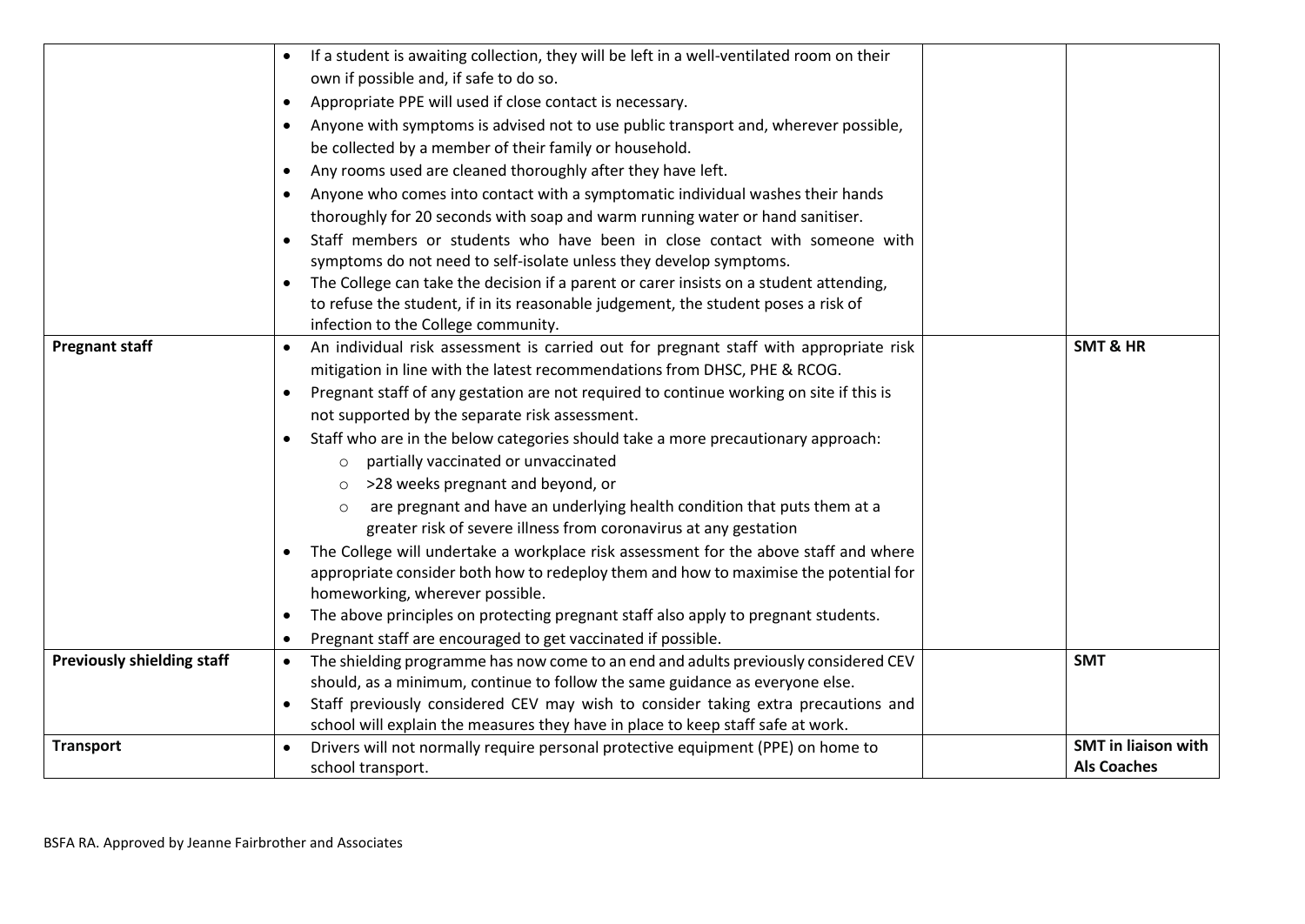|                                          | Students do not board home to College transport if they, or a member of their<br>household, has a positive test result or symptoms of coronavirus. |                   |
|------------------------------------------|----------------------------------------------------------------------------------------------------------------------------------------------------|-------------------|
|                                          |                                                                                                                                                    |                   |
|                                          | Face coverings are expected to be worn in enclosed and crowded places - this includes<br>public and dedicated school transport.                    |                   |
|                                          |                                                                                                                                                    |                   |
|                                          | Fresh air through ventilation is maximised by opening windows and ceiling vents.<br>$\bullet$                                                      |                   |
| <b>Educational visits</b>                | The College will seek advice from Evolve and consider whether to go ahead with<br>$\bullet$                                                        | <b>SMT</b>        |
|                                          | planned international educational visits at this time, recognising the risk of disruption                                                          |                   |
|                                          | to education resulting from the need to isolate and test on arrival back into the UK.                                                              |                   |
|                                          | A full and thorough risk assessments in relation to all educational visits is carried out to                                                       |                   |
|                                          | ensure that any public health advice, such as hygiene and ventilation requirements, is                                                             |                   |
|                                          | included as part of that risk assessment.                                                                                                          |                   |
| <b>Staff &amp; students returning to</b> | Any staff or students arriving into the UK will need to isolate and get a PCR test by 'day                                                         | <b>SMT</b>        |
| the UK from abroad.                      | two' after arrival. They may end their isolation once they receive a negative result.                                                              |                   |
|                                          | If the result is positive, they should continue to isolate and follow rules on isolation                                                           |                   |
|                                          | following a positive test.                                                                                                                         |                   |
|                                          | Unvaccinated arrivals aged over 18 will follow the existing, more onerous, testing and                                                             |                   |
|                                          | isolation regime.                                                                                                                                  |                   |
|                                          | All Red list arrivals will enter quarantine.                                                                                                       |                   |
| Curriculum - Drama, science              | The College recognises that some activities can increase the risk of catching or passing<br>$\bullet$                                              | <b>SMT</b>        |
| and sporting activities                  | on COVID-19. This happens where people are doing activities which generate more                                                                    |                   |
|                                          | droplets as they breathe heavily, such as singing, dancing, exercising, or raising their                                                           | <b>Curriculum</b> |
|                                          | voices. The risk is greatest where these factors overlap, for example in crowded indoor                                                            | teachers          |
|                                          |                                                                                                                                                    |                   |
|                                          | spaces where people are raising their voices.                                                                                                      |                   |
|                                          | In situations where there is a higher risk of catching or passing on COVID-19, the<br>$\bullet$                                                    |                   |
|                                          | College is particularly careful to follow the general guidance on keeping safe.                                                                    |                   |
|                                          | Dance & Drama                                                                                                                                      |                   |
|                                          | The College risk assesses activities for Drama & Dance and ensures the relevant                                                                    |                   |
|                                          | protective measures are in place.                                                                                                                  |                   |
|                                          | <b>Sports</b>                                                                                                                                      |                   |
|                                          | Sports equipment is thoroughly cleaned between each use.                                                                                           |                   |
|                                          | Outdoor sports are prioritised where possible.                                                                                                     |                   |